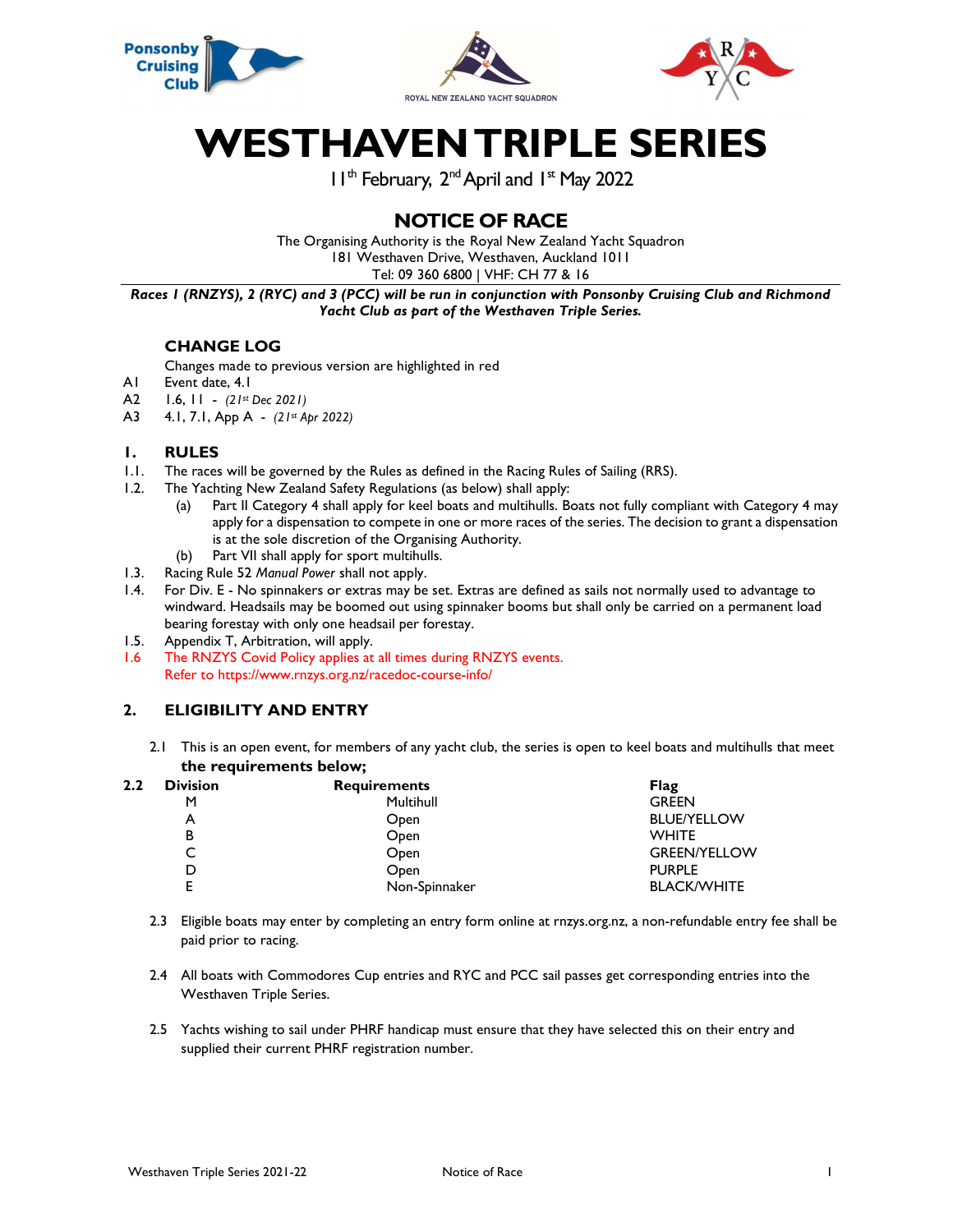





## 3. FEES

| PCC/RYC Sailpass or RNZYS<br><b>Commodores Cup Series</b><br><b>Entry Holders</b> | \$0  |
|-----------------------------------------------------------------------------------|------|
| Series Entry Fee                                                                  | \$90 |
| Causal Race Entry Fee                                                             | \$30 |

#### 4. SCHEDULE OF EVENTS

4.1. The scheduled time of the warning signal for the first division is listed below. The start times of each division will be in the SSI.

| Race | Date                      | Location                   | <b>Warning</b> | <b>Prizegiving</b><br><u>OA</u> |                      |
|------|---------------------------|----------------------------|----------------|---------------------------------|----------------------|
|      |                           |                            | <b>Signal</b>  |                                 |                      |
|      | Fri $H^{\text{th}}$ Feb   | Night Race to Kawau Island | 1755           | <b>RNZYS</b>                    | Lidgard house -      |
|      |                           |                            |                |                                 | Kawau Island         |
|      | Sat 2 <sup>nd</sup> April | Haystack Race              | 0955           | <b>RYC</b>                      | <b>RYC Clubrooms</b> |
|      | Sun $Ist$ May             | Round Rangitoto Race       | 0925           | <b>RYC</b>                      | <b>PCC</b> clubrooms |

#### 5. SAILING INSTRUCTIONS

5.1. The Sailing Instructions which will consist of the RNZYS Standard Sailing Instructions and Supplementary Sailing Instructions (SSI) will be available by Tuesday 28th September online at www.rnzys.org.nz

## 6. VENUE

6.1. The races will be held within the Waitemata Harbour & Hauraki Gulf.

## 7. COURSES

7.1. The WTS (Westhaven Triple Series) courses to be sailed will be harbour courses as listed in the RNZYS handbook as Addendum C – COMMODORES CUP COURSES 2021/2022, online, and accompanying this NOR as Appendix A - WTS COURSES.

#### 8. SCORING

- 8.1. Two (2) races will be required to constitute a series.
- 8.2. Series Scores; only series entrants will be eligible for series scores. All races will count toward the series score.

#### 9. RADIO COMMUNICATION

9.1. As a safety requirement, all boats must maintain a listening watch on VHF Radio channel 77 and channel 16 on deck at all times while racing. Emergency communication must be made on channel 16.

#### 10. PRIZES

- 10.1. Kawau Night Race: Prizegiving will be held at Lidgard House on Saturday early evening.
- 10.2. Haystack Race: Prizegiving will be awarded at RYC at the conclusion of racing.
- 10.3. Round Rangitoto Race: Prizegiving will be held at PCC at the conclusion of racing.
- 10.4. Any relevant cups may be awarded at each individual club's annual prizegiving.

#### 11. COVID

11.1 Decision making on the event in relation to Covid restrictions will be made according to the local Auckland status and the RNZYS Covid policy.

#### 12. INSURANCE

12.1. Each participating boat shall be insured with valid marine third-party liability insurance with a minimum cover to \$5,000,000 per incident or the equivalent.

## 13. DISCLAIMER OF LIABILITY

13.1. All those taking part in RNZYS races or any other sailing events controlled by the RNZYS, do so at their own risk and responsibility. The RNZYS and any sponsor associated with this event has no liability for any damage, loss or penalty suffered by any boat crew or other person taking part in such events. The RNZYS and any sponsor associated with this event shall not be responsible for the sea-worthiness of a boat whose entry is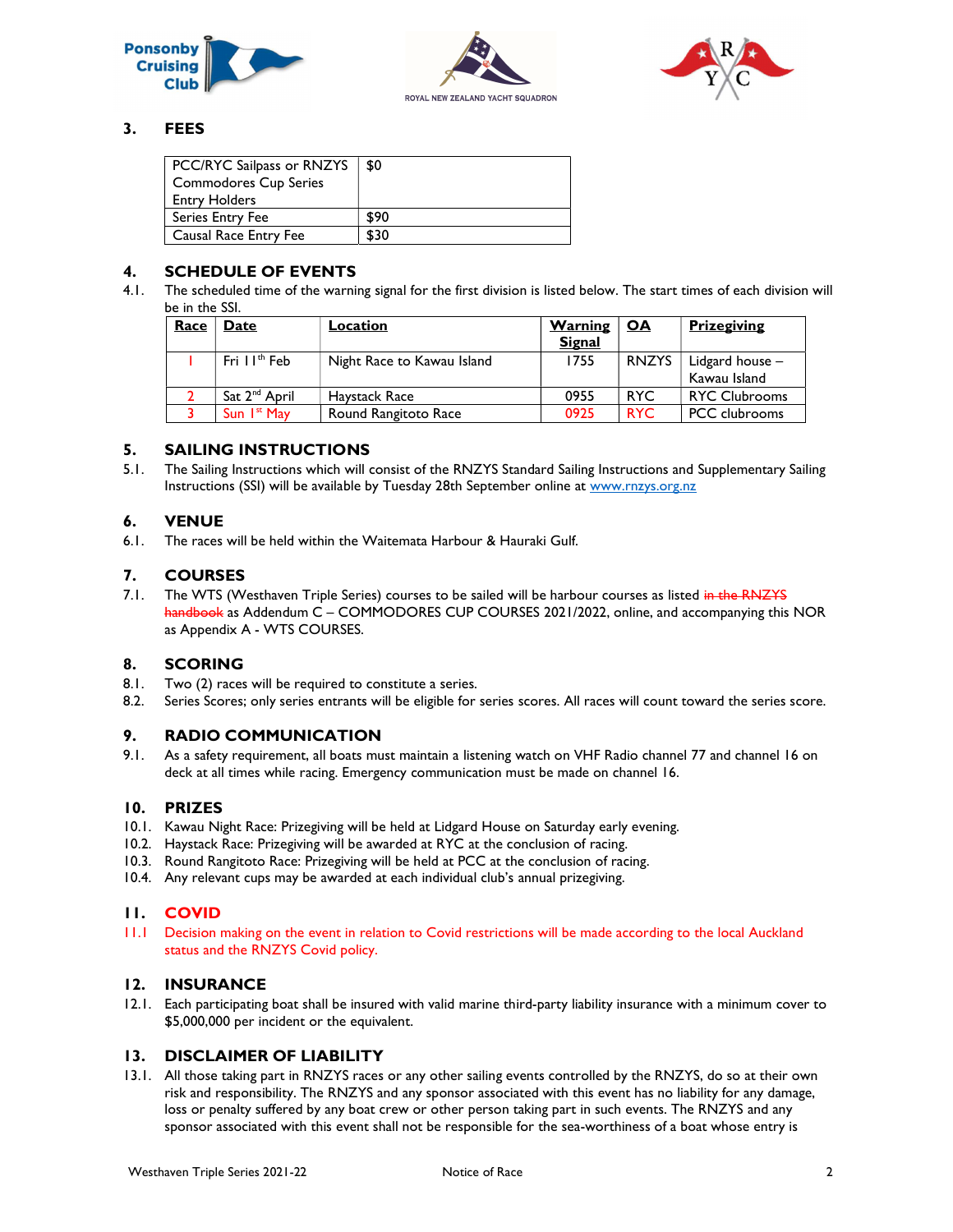





accepted and/or the sufficiency and/or adequacy of its equipment or the competence of its skipper and crew. The RNZYS reserves the right in its sole and uncontrolled discretion to refuse any entry.

Dated: 21 April 2022